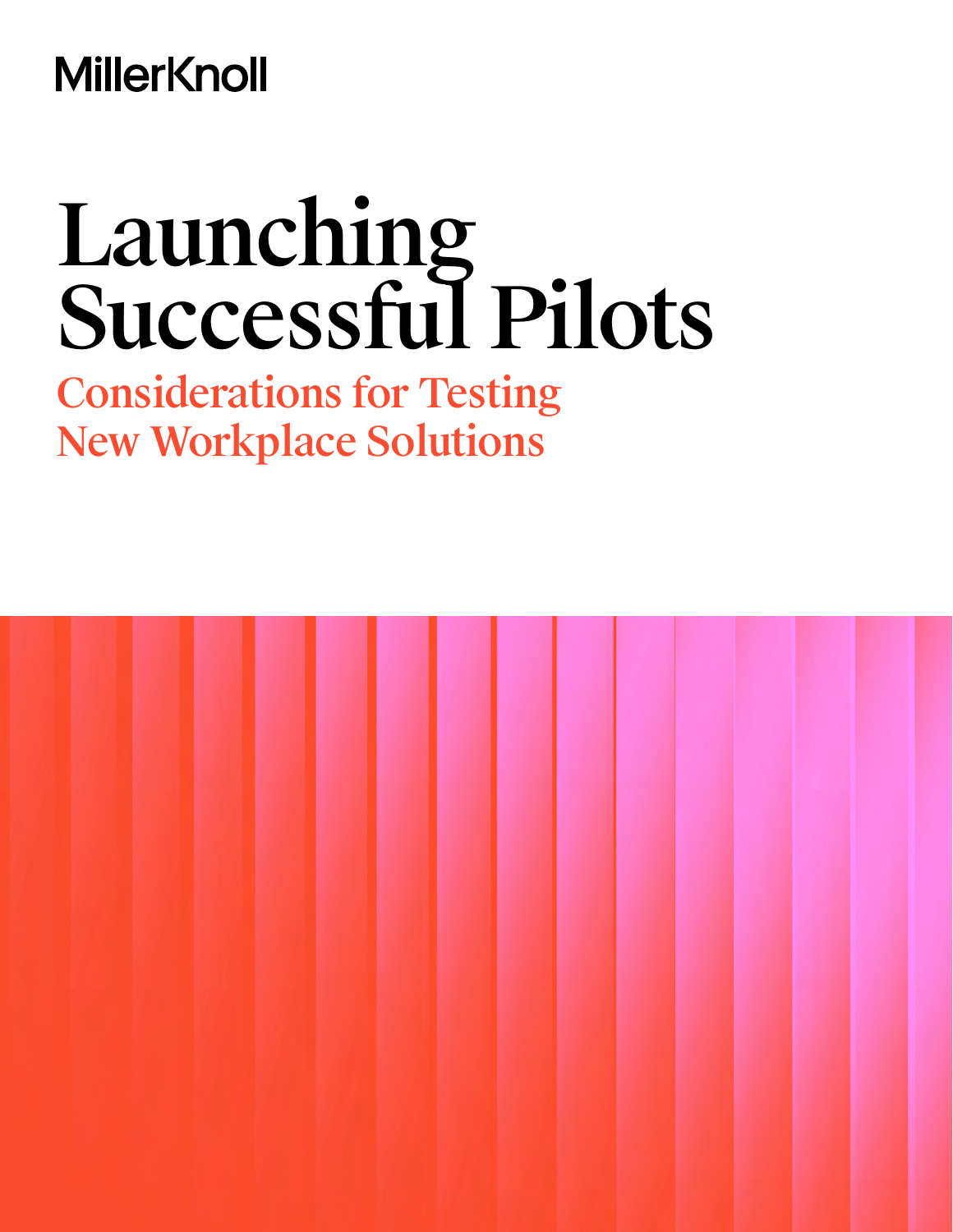

#### WHY PILOT?

As the pandemic disrupted the physical workplace, it created significant opportunities for organizations to reimagine how and where they work. Lingering uncertainty has held many firms back from introducing new concepts as they struggle to answer the challenging question "What is the role of the office today?"

Running a pilot is a low-risk approach that allows organizations to take the first step toward a new workplace solution. It provides an opportunity to introduce the hybrid workplace and new ways of working in the workplace ecosystem within a sustainable financial model.

Companies are exploring how to leverage space to create a destination that will draw workers from their remote work environments back to the office. Pilots can help organizations learn what their employees really want and create that magnetic space.

Testing in small bites can be a way to introduce more progressive spaces in a climate of uncertainty. Pilots can generate data and insights for multiple constituencies to drive plans to scale and inform future space types within the larger real estate portfolio.

As an inherently iterative practice, piloting allows firms to test models and revise them based on hard data and user feedback. Giving users a voice in the process helps build consensus and buy-in for new furniture standards and space design.

Pilot settings are typically redeployed within the workplace, establishing a more sustainable model than the mockup review process.



### CLARIFYING PILOT GOALS

Clarifying why you should run a pilot is the first step in your journey. It will guide the decision-making as the

program is developed, built, rolled out and evaluated. For example, are you seeking to:

- Change the fundamental way you work?
- Make decisions about your real estate portfolio (e.g. whether to add or shed space)?
- Attract and capture top talent?
- Explore new planning approaches?
- Test settings that may stimulate different behaviors?
- Create unique experiences that primarily exist within the workplace?

Defining objectives will drive development of the appropriate pilot strategy and plan to address your unique challenge.

#### **SPACE**

Consider what you are seeking to accomplish with your space. Do you simply want to explore some new options? Or maybe you want to update other aspects of your workspace to align with a renewed corporate strategy and drive new behaviors. Some examples of space goals might be:

- Improve functionality, comfort and/or mobility
- Support health and well-being
- Become more nimble
- Recalibrate density
- Boost buzz and energy
- Evaluate circulation and wayfinding
- Introduce new work modes

#### INFRASTRUCTURE

Consider what elements of your infrastructure you want to update or explore. Smart pilots are testing multiple variables including new technologies and equitable hybrid meeting settings. Some other solutions pilots test are:

- Reduce wire-based working
- Improve ergonomics, visibility
- Streamline access to equipment

Pilots are an ideal opportunity to beta test technology to help you measure space demand, utilization and activity.

#### PEOPLE / PROTOCOL / PROCESS

Space, when combined with change management efforts and a deep understanding of corporate culture,

# **MillerKnoll**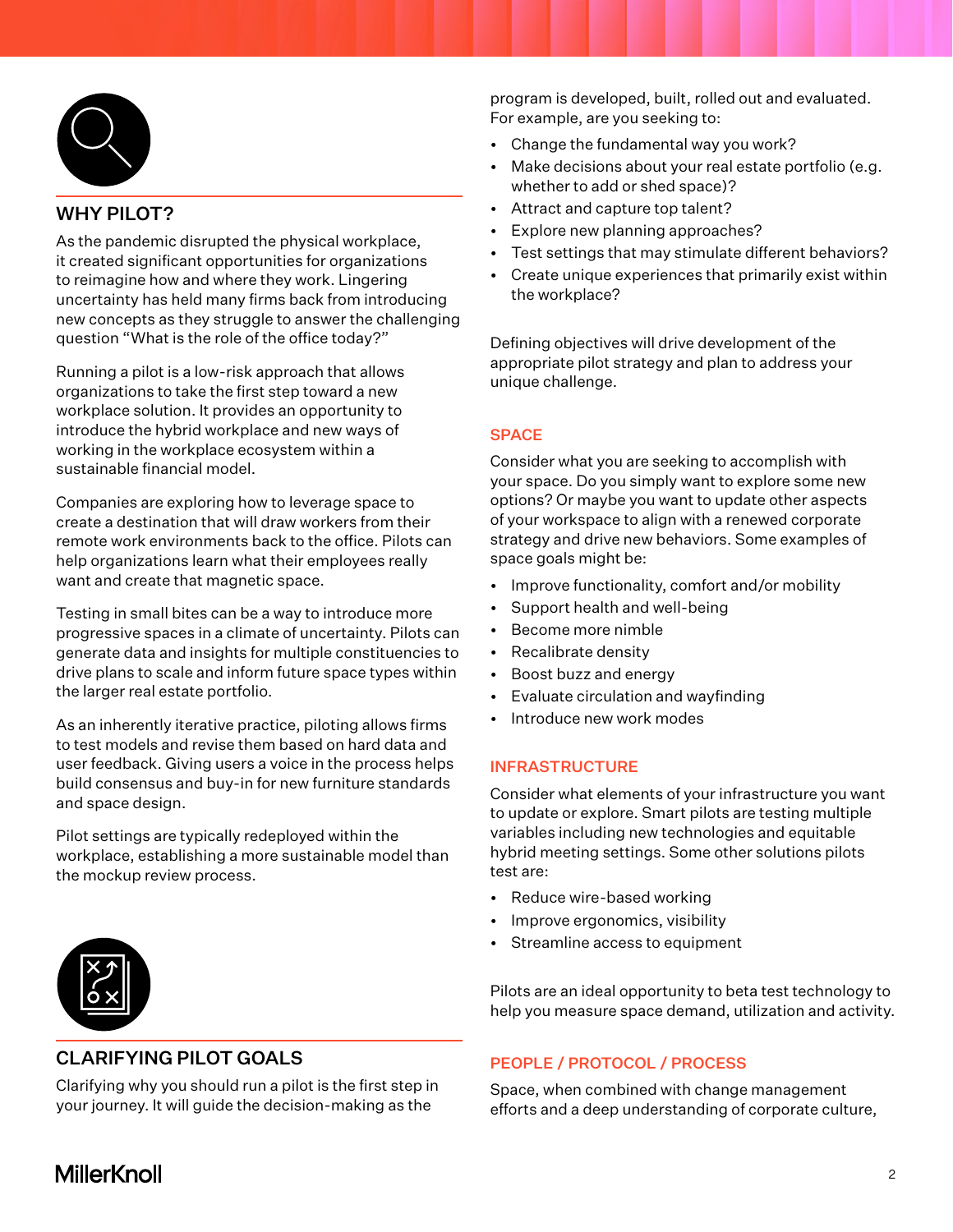can catalyze workstyle shifts, support new policies and drive change.

Consider what new workstyles, policies and behaviors you want to drive via space. Well-planned designs can:

- Stimulate innovation
- Boost collaboration
- Reinforce company culture
- Celebrate brand
- Increase morale
- Alter workplace rhythm



#### ESTABLISHING CRITERIA

Once your goals are clarified across all categories, you can begin to look at what "levers" to pull to get the answers you seek. Determine how long you will pilot and measure success. Studies can run from 6 weeks to 12 months. Identify what metrics will be most relevant to your decision-making and the KPIs that will best guide you.

#### **SPACE**

The pilot should reflect the future state of the company workplace and be a visible departure from the current setting.

Start with evaluating what space/s within your existing portfolio make sense for the pilot area and whether their locations are suitable.

If you plan to roll out the pilot on a broader basis across the company, pay heed to where it's situated within a building and its visibility to others. Casual observations of the in-progress model by passersby (who could conceivably be future pilot participants) might pique interest in adopting a similar plan in their team's space.

Assess what spaces have the capacity for a suitable pilot.

- At the minimum, spaces should accommodate designated teams and their associated resources.
- As an easy benchmark, your space should reflect that of a neighborhood in size and locale.
- Factor in the appropriate level of team flexibility needed.

• Determine how much space will be devoted to collaboration and individual use. Ratios utilized in the past are likely irrelevant in a reimagined hybrid workplace.

Design should inspire users, so provide settings that are unique and distinctive from their work-from-home environment. Other decisions to consider when setting the design criteria are:

- Will this workpoint be assigned or unassigned?
- What levels of privacy (acoustic and visual) will be required?
- How much and what type (owned or shared) of storage is needed?
- Do you need to provide elements of personalization?
- What level of agility are you seeking?
- What adjacencies are required for users?
- What are your requirements for circulation and wayfinding?

Pilots are by nature a work in progress, so be sure to deploy an inherently agile model conducive to periodic tweaks and changes.

Finally, establish your budget and what furniture and furnishings will be purchased and what will be integrated from existing inventory. Depending on your goal with the pilot, it may make sense to start anew and introduce not only a new workstyle, but also a fresh aesthetic that will amplify impact.

#### INFRASTRUCTURE

Pilots can be an ideal method to test new technology solutions with a manageably sized user base.

Determine the technology requirements for the pilot.

- What are the wire management needs?
- Will user technology be BYOD, enterprise-provided or a combination?
- Will technology and power be integrated with furniture? Options include devices that measure utilization and encourage activity.
- Do you need to support added mobility to work untethered? Outdoors?

Similar to planning furniture expense, determine your technology budget and whether that includes leveraging existing infrastructure, testing new solutions or a combination while exploring a more sustainable power and technology infrastructure.

# **MillerKnoll**